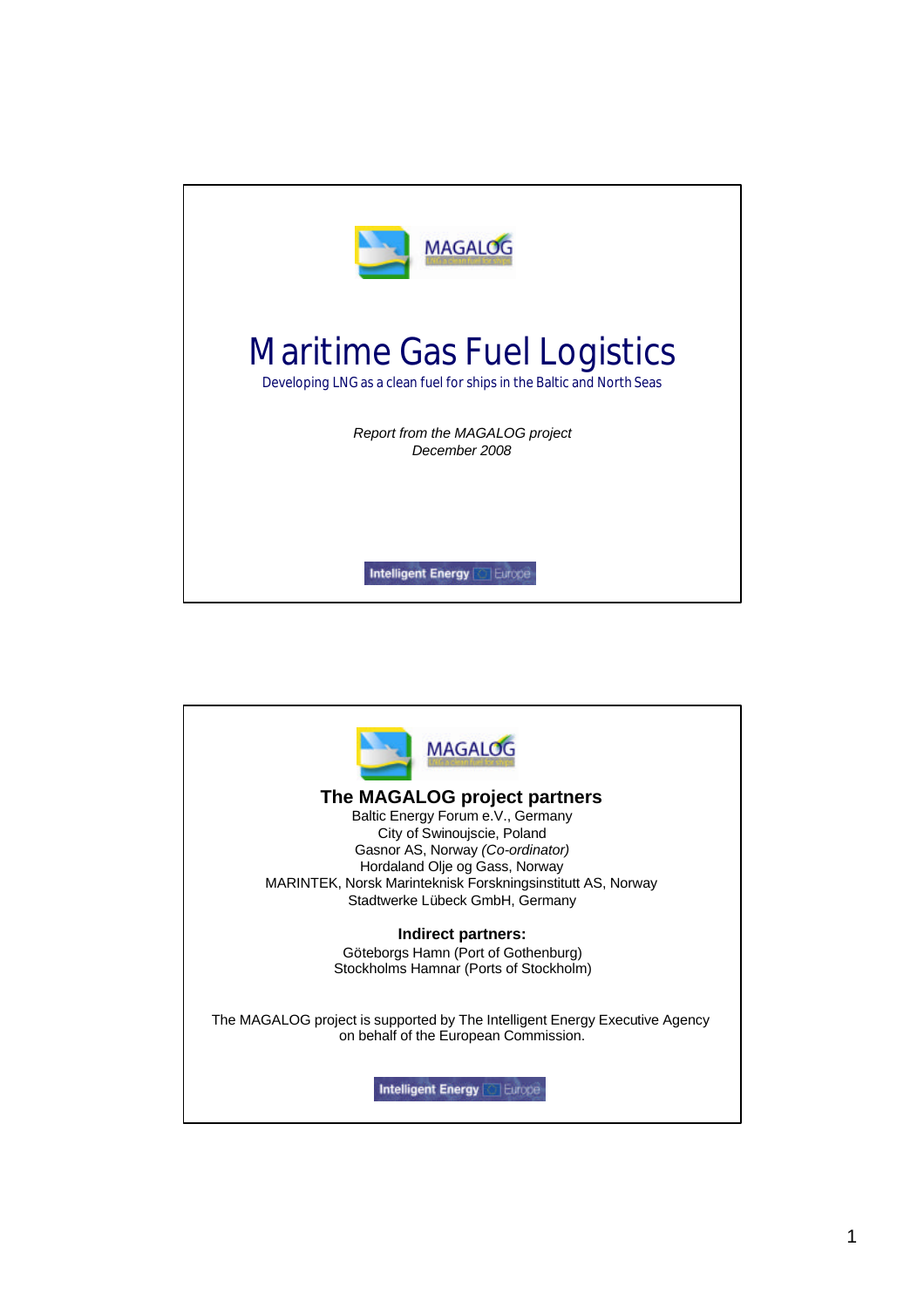

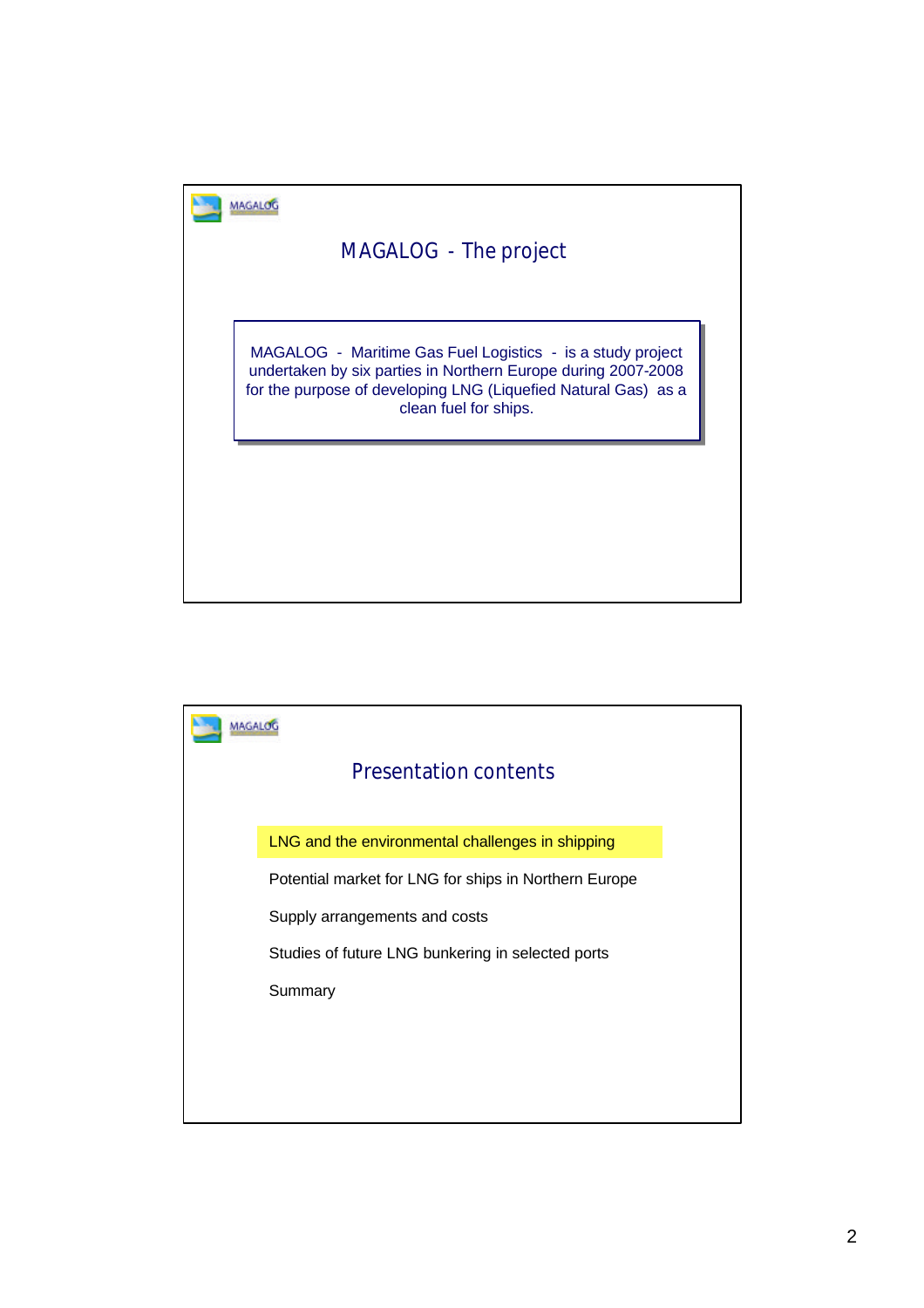

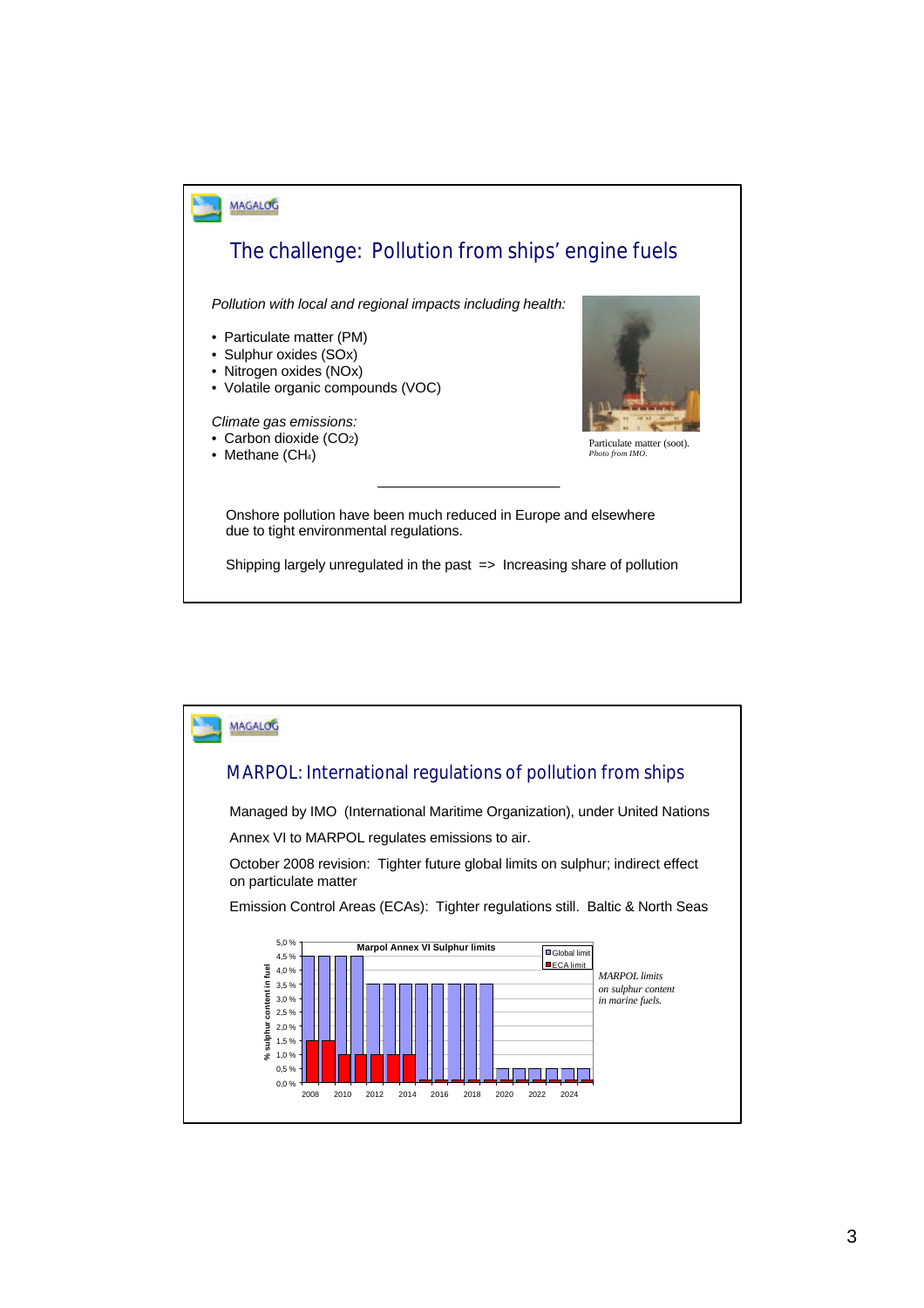

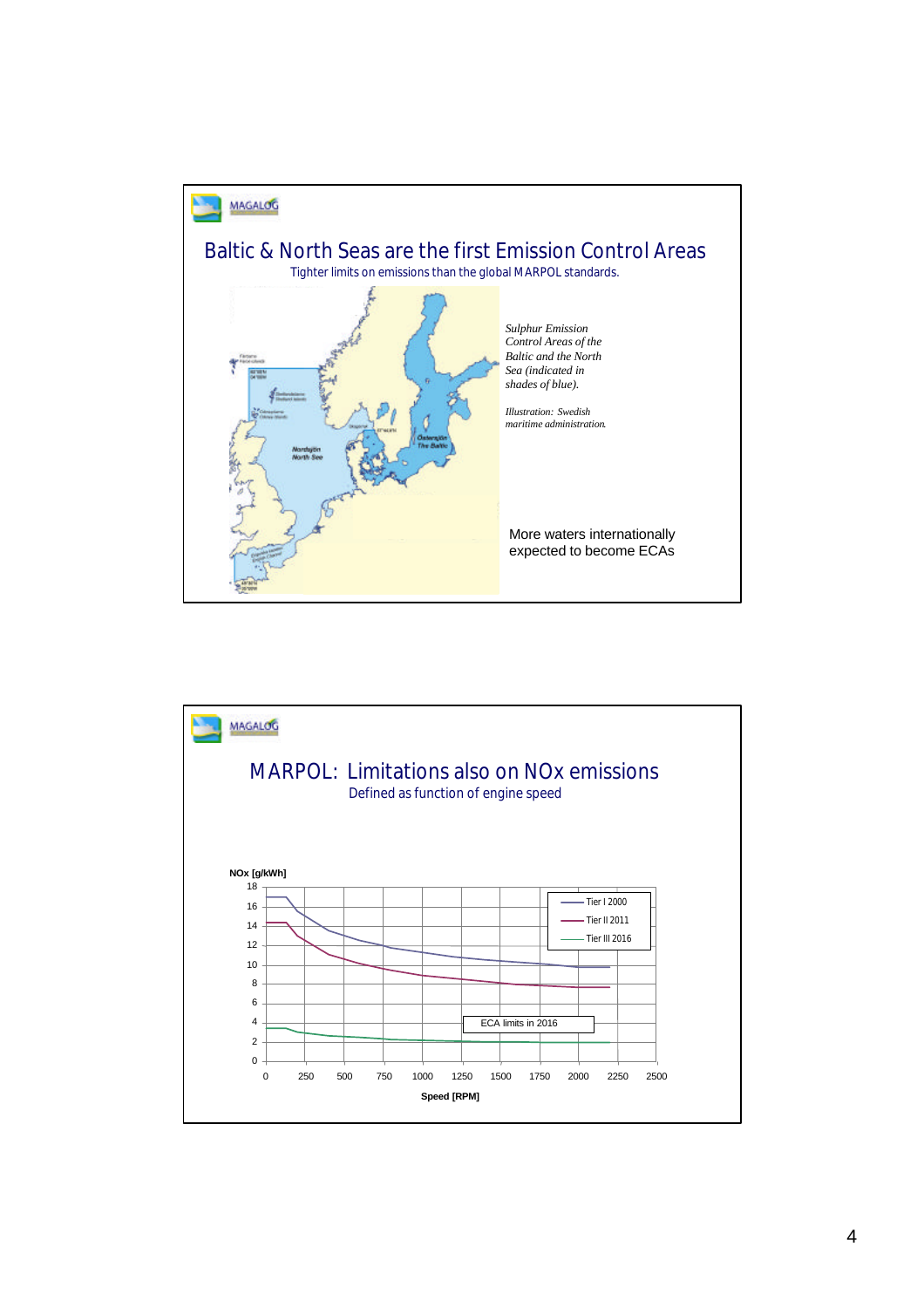

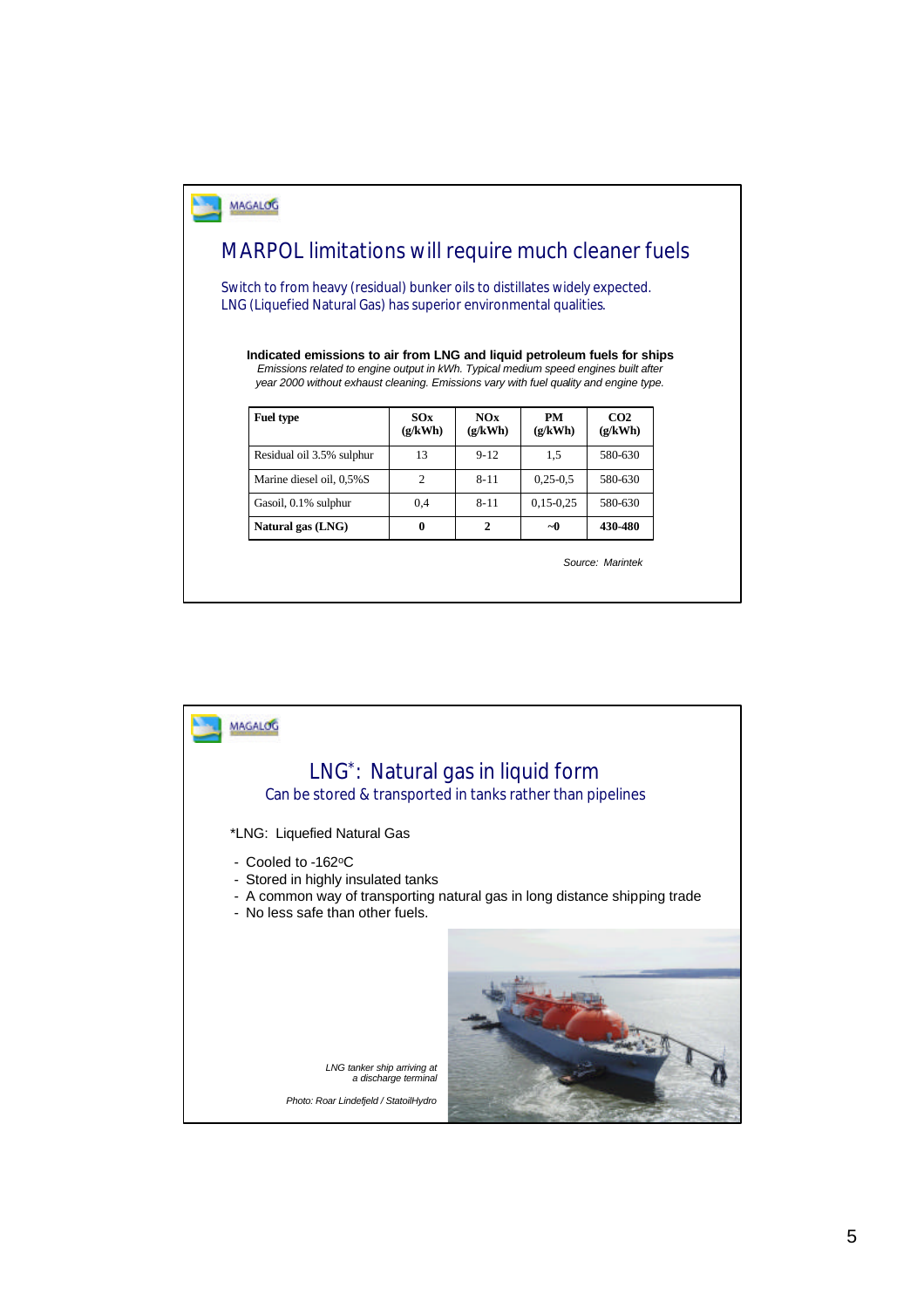

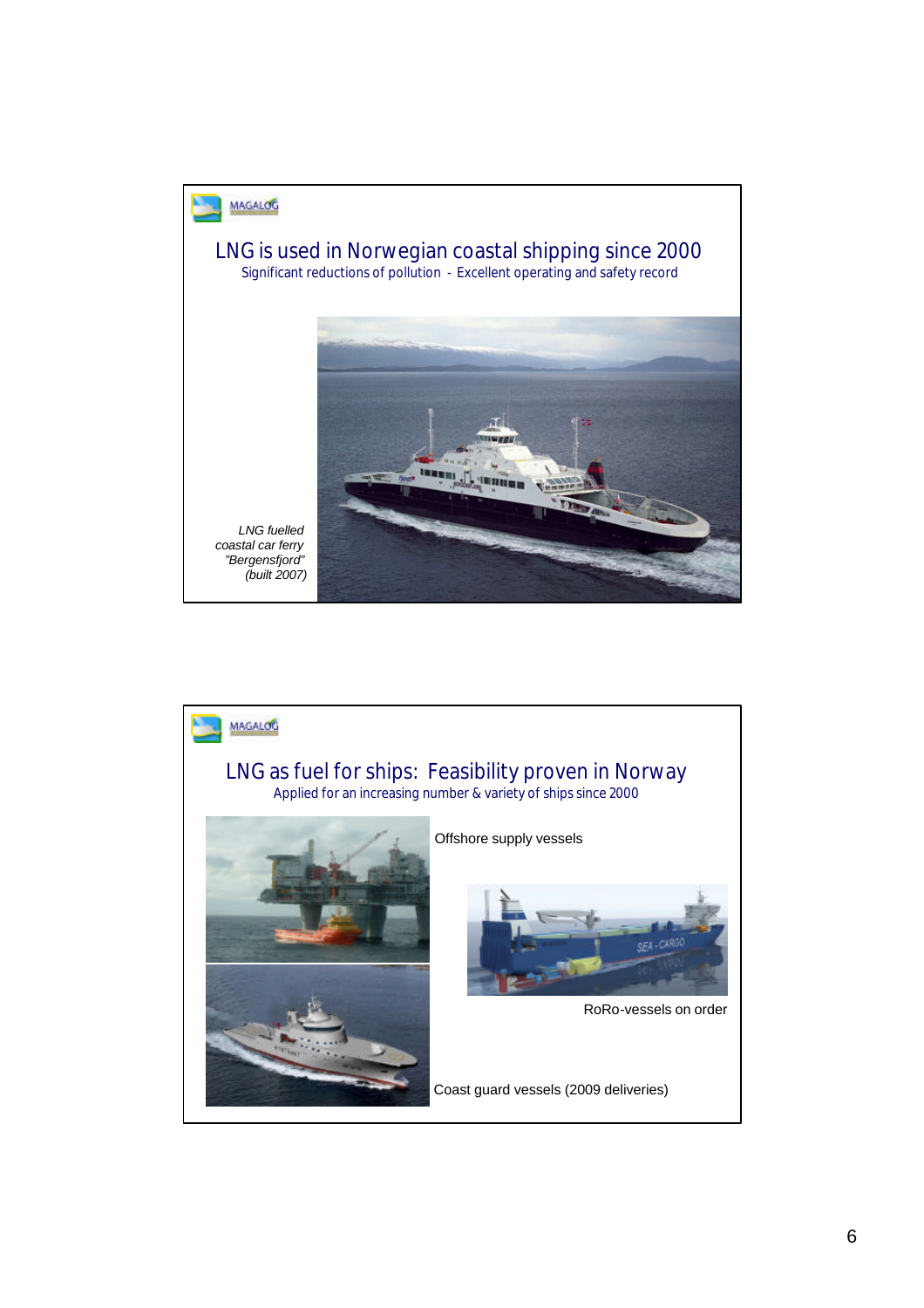

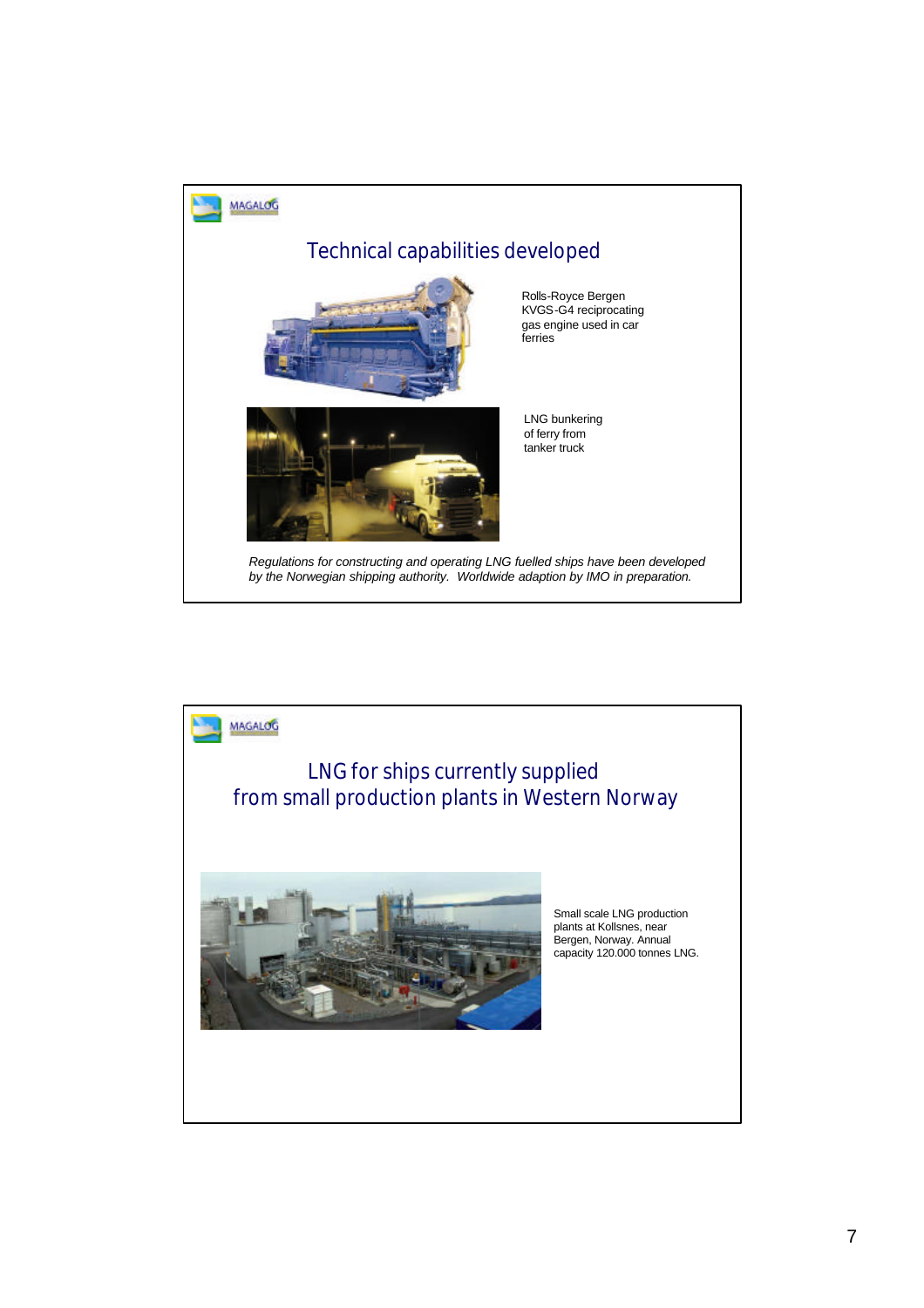

Large scale LNG terminals; existing and in construction as of 2008. (Capacity several million tonnes/year each)







LNG tanker discharging at the Zeebrugge terminal, Belgium. *Photo from Fluxys*

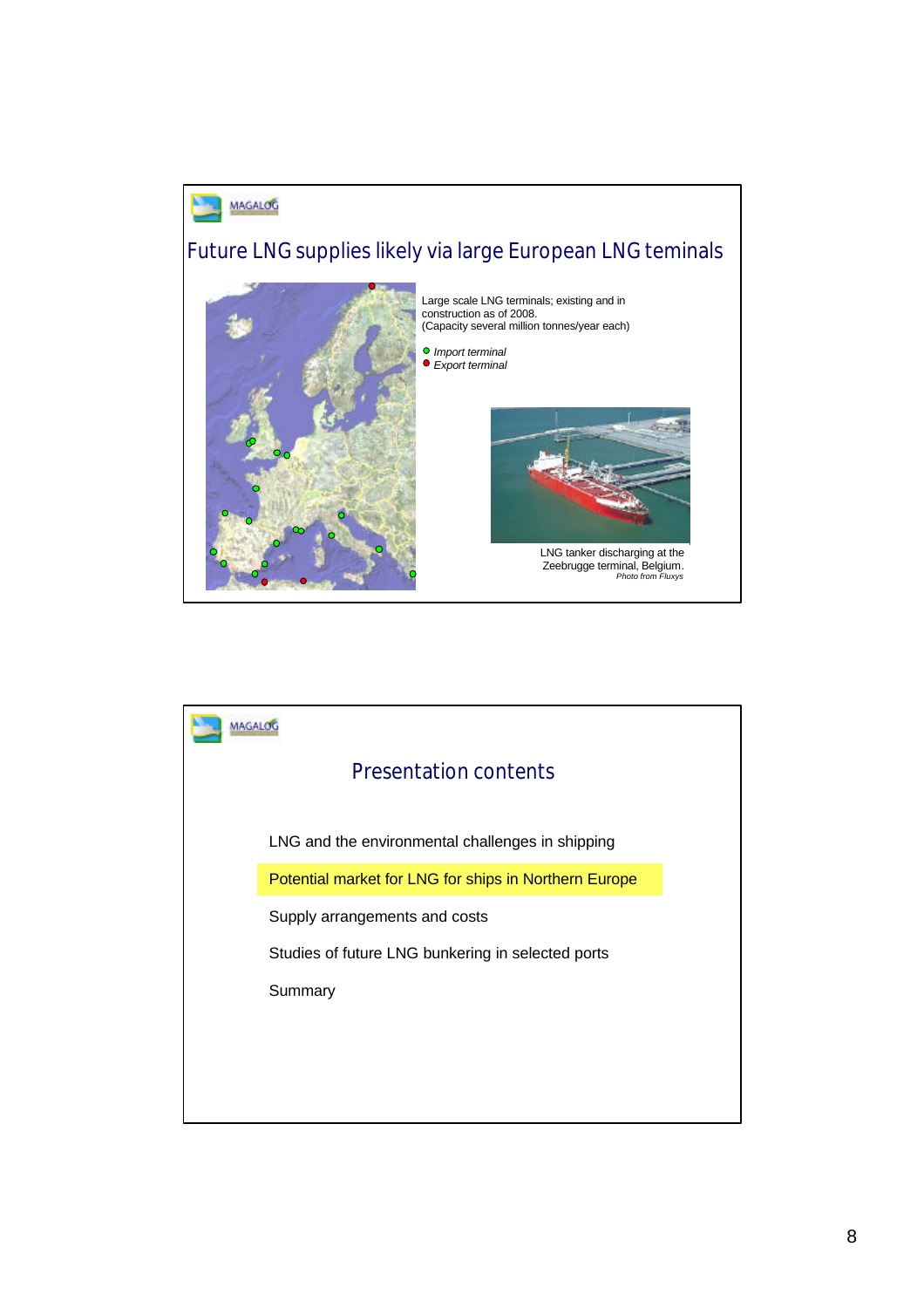

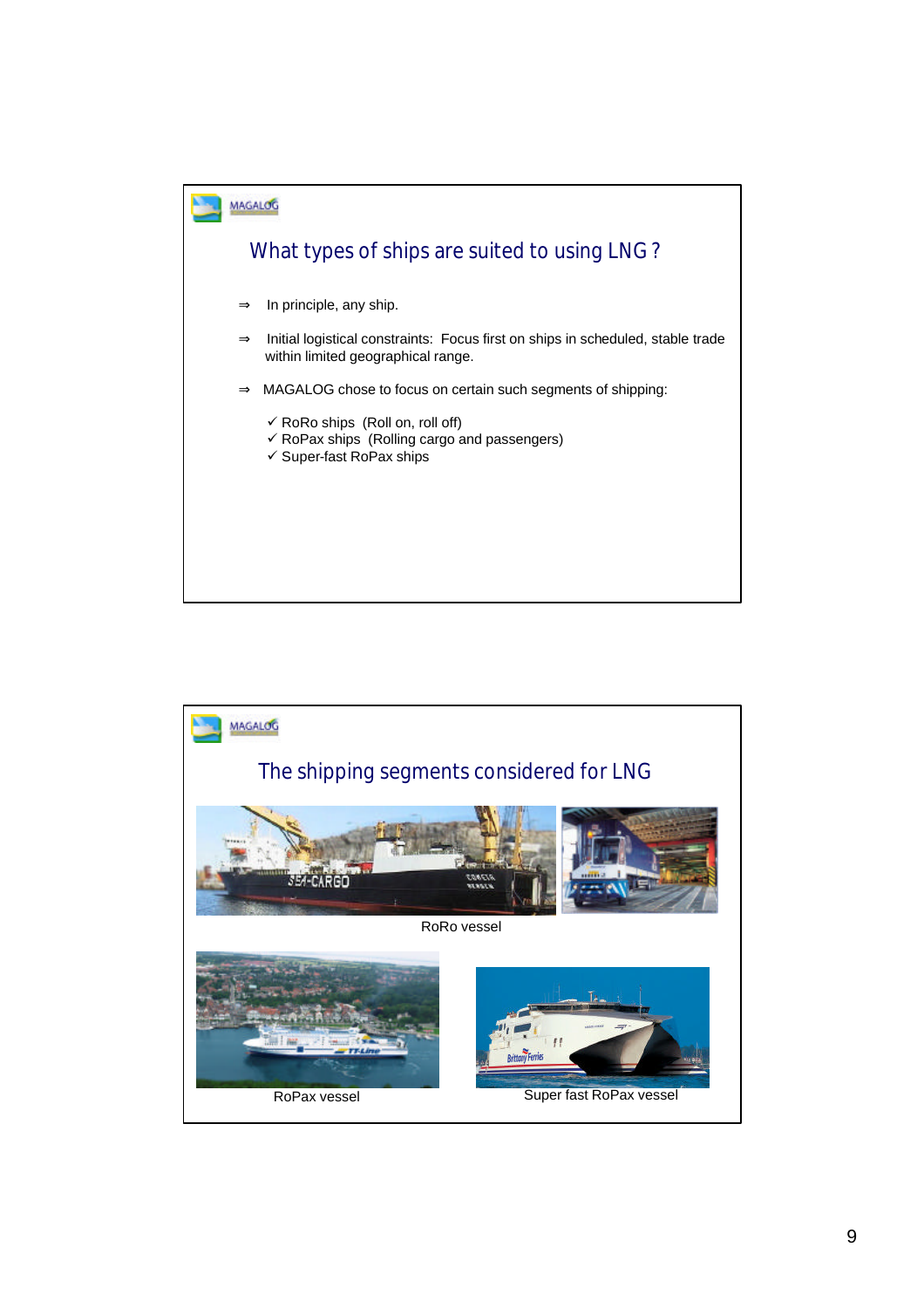



Trend in fuel consumption quantity:  $\sim$  Stable. (Increasing cargo volume offset by increasing efficiency)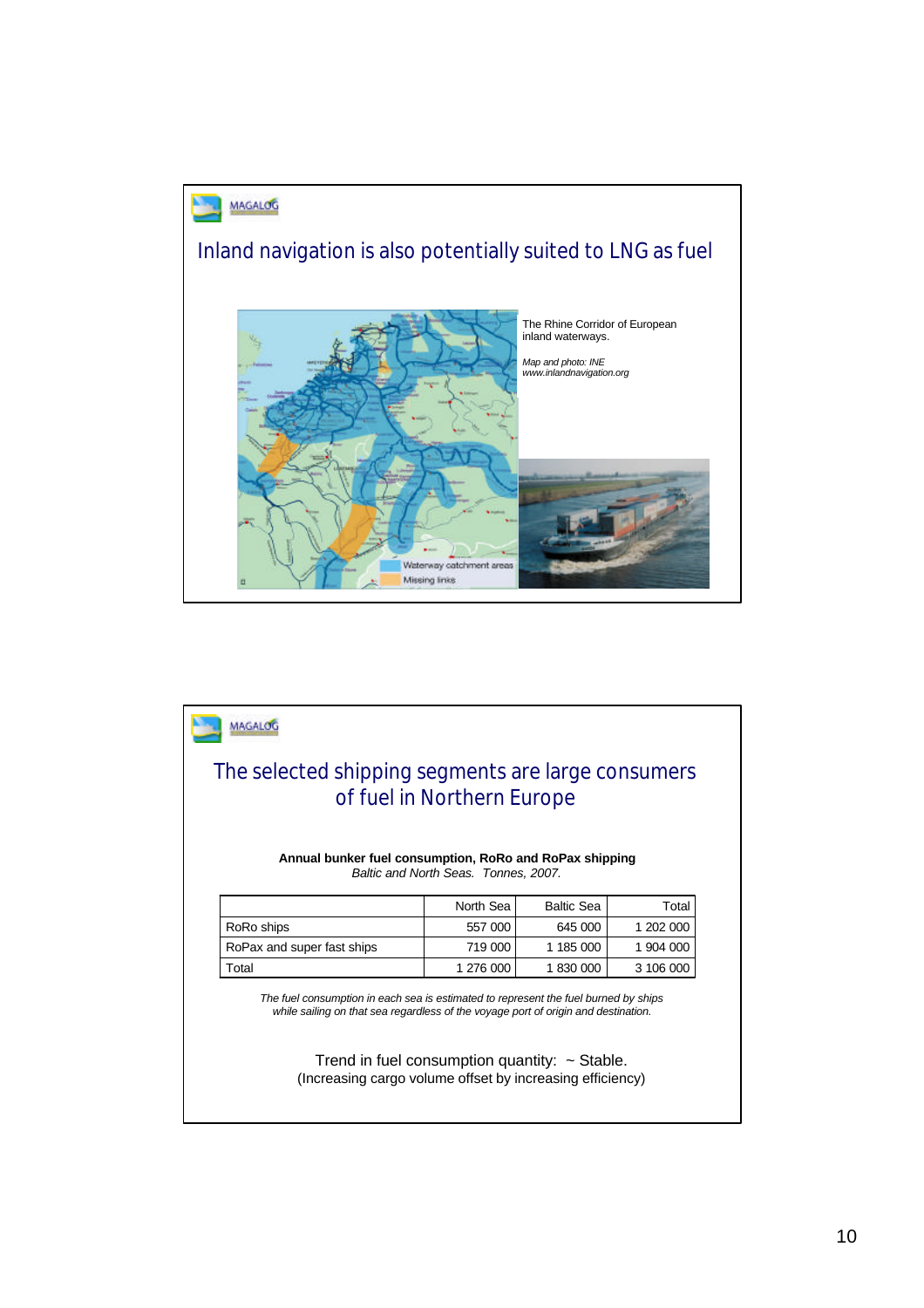| LNG provides a large potential for reduced emissions                                                                                                                                                              | from ships' fuel |            |           |           |
|-------------------------------------------------------------------------------------------------------------------------------------------------------------------------------------------------------------------|------------------|------------|-----------|-----------|
| Tonnes per year reduction                                                                                                                                                                                         | <b>SOx</b>       | <b>NOx</b> | <b>PM</b> | GHG *)    |
| I NG vs conventional bunker fuel                                                                                                                                                                                  | 215 000          | 140 000    | 25 000    | 1 million |
| Indicated reductions of air emissions resulting from full conversion of RoRo,<br>RoPax and super fast vessels to LNG in the Baltic and North Seas.<br>*) GHG: Greenhouse gases expressed in tonnes CO2 equivalent |                  |            |           |           |
|                                                                                                                                                                                                                   |                  |            |           |           |
|                                                                                                                                                                                                                   |                  |            |           |           |

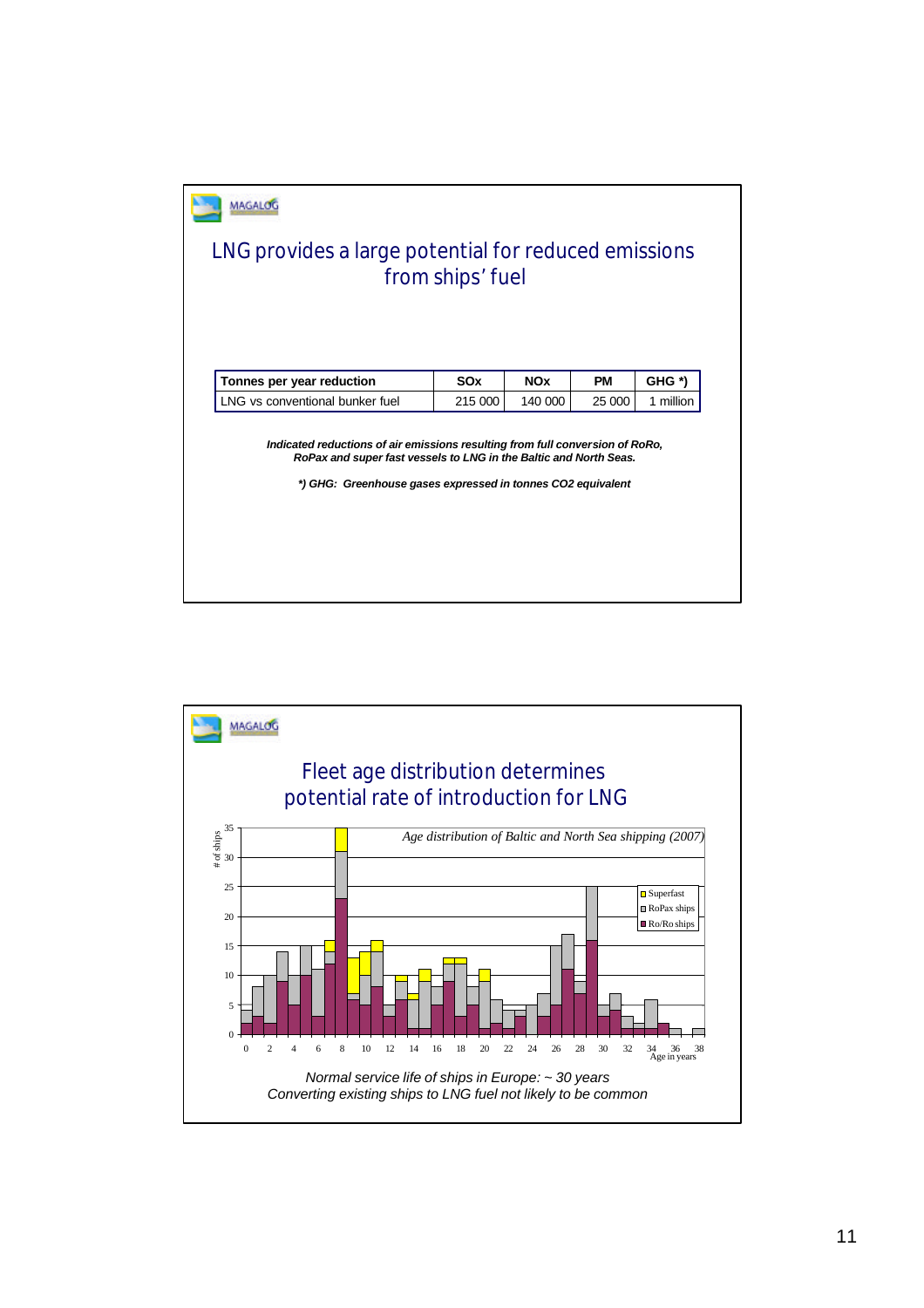

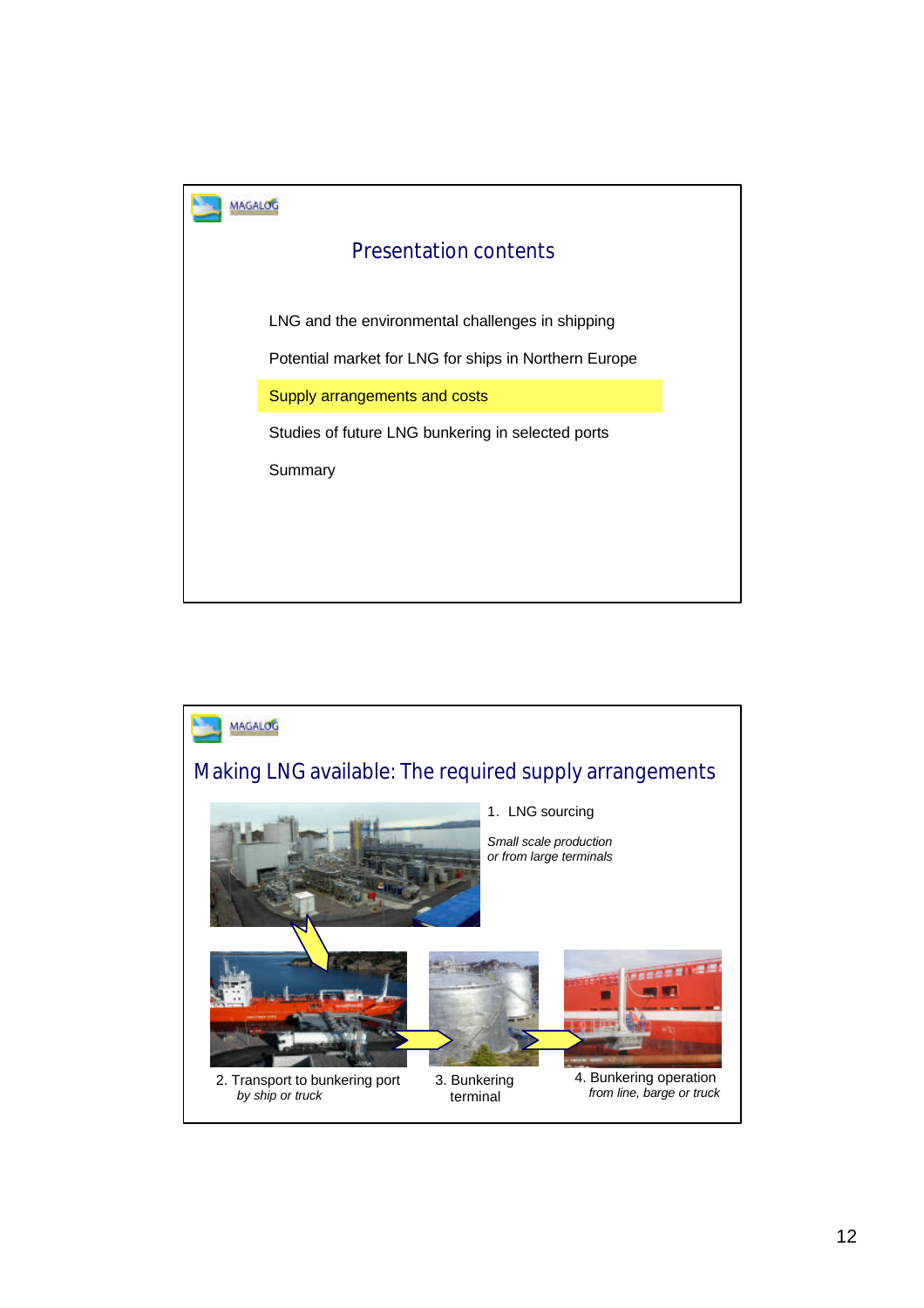

### LNG sourcing: Small or large scale

Present LNG sourcing: Small scale production in Norway. *Suited to limited volumes, short range*



Small scale LNG: Gasnor's LNG plant at Kollsnes, Norway (120.000 tonnes/year capacity)

Future LNG sourcing: Large export or import terminals. *Part of the global LNG trade. More cost effective with large volumes*



Large scale LNG: LNG carrier loading at the production facility at Hammerfest, Norway (4.1 million tonnes/year capacity). *Photo: StatoilHydro*

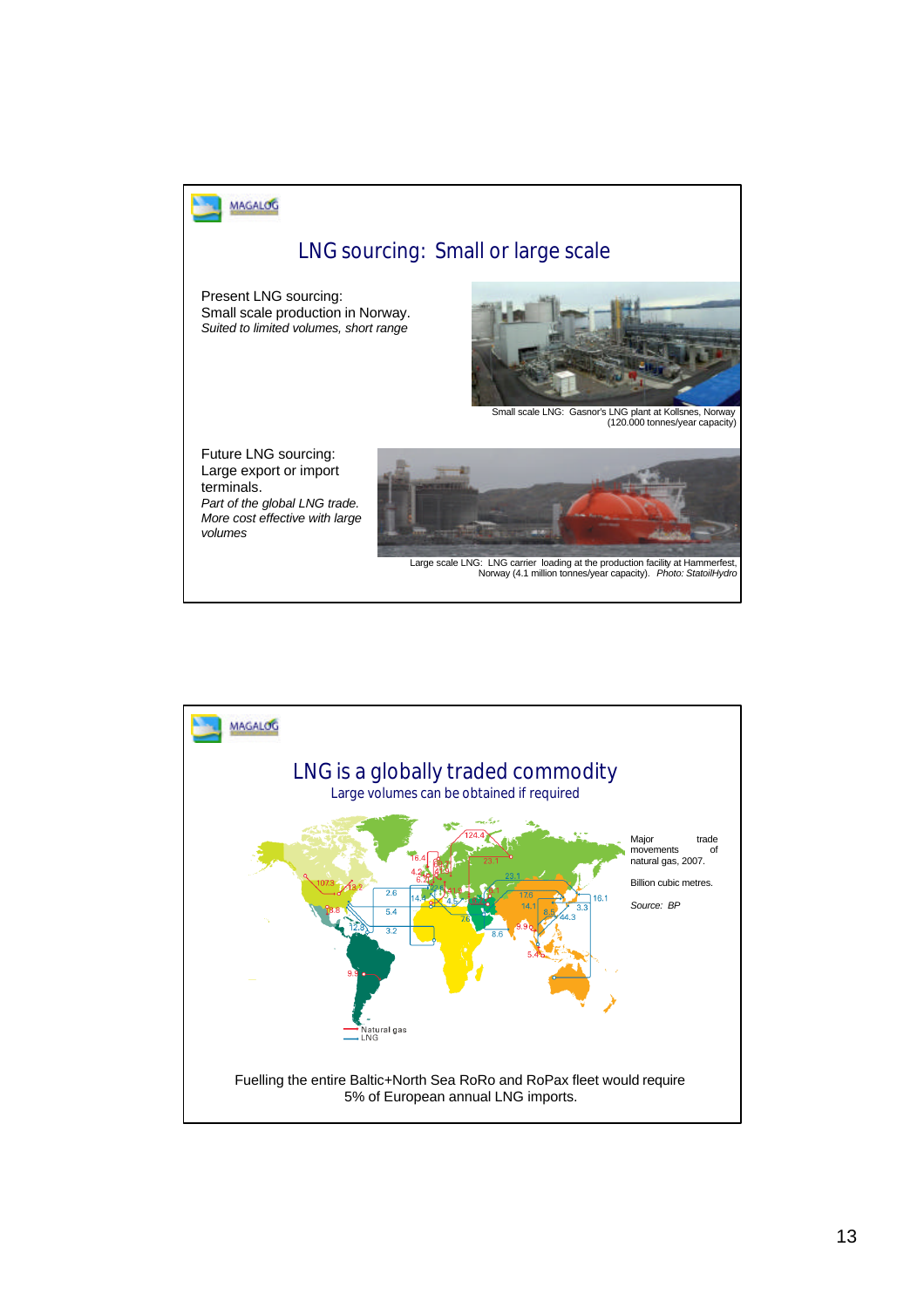

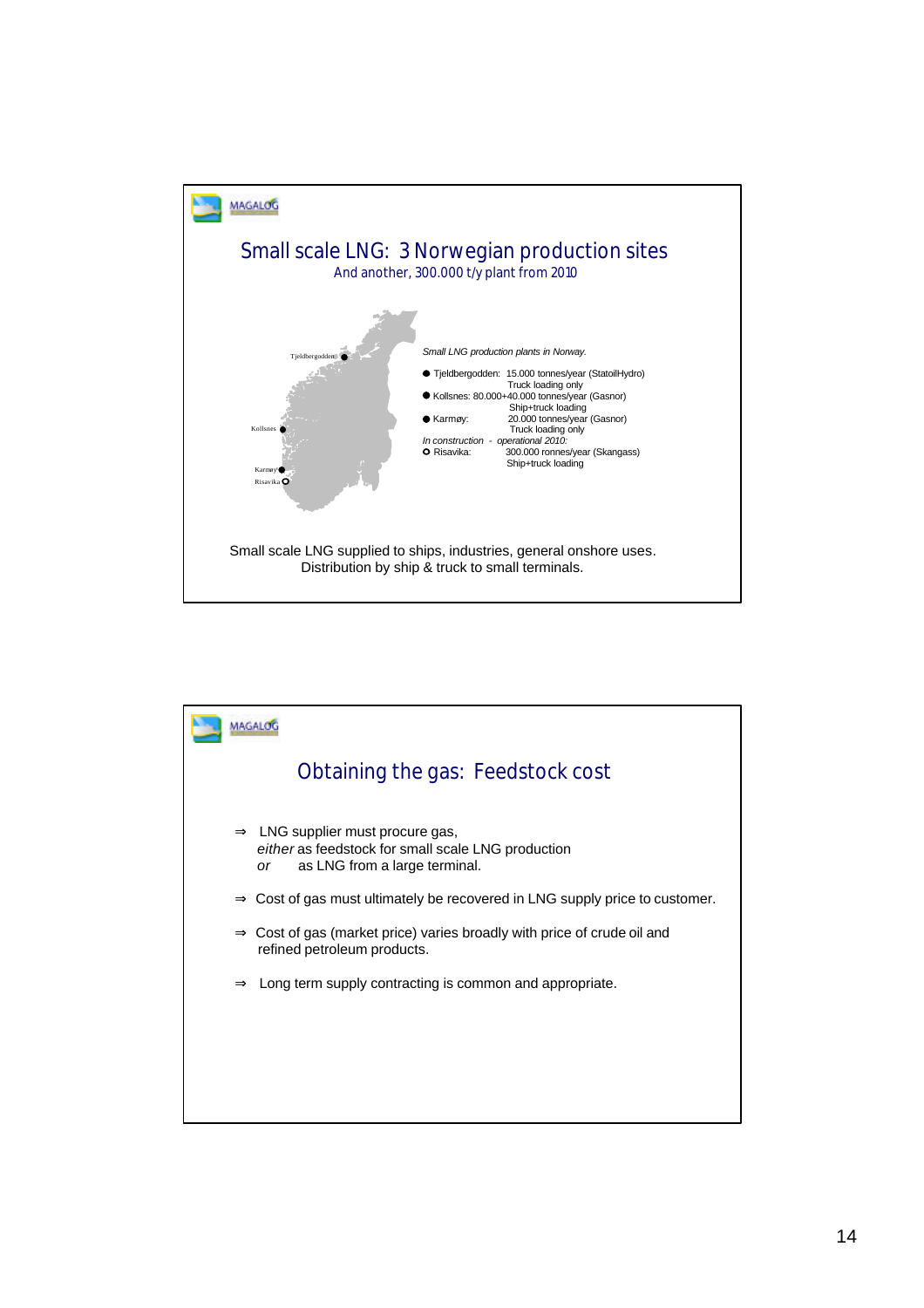

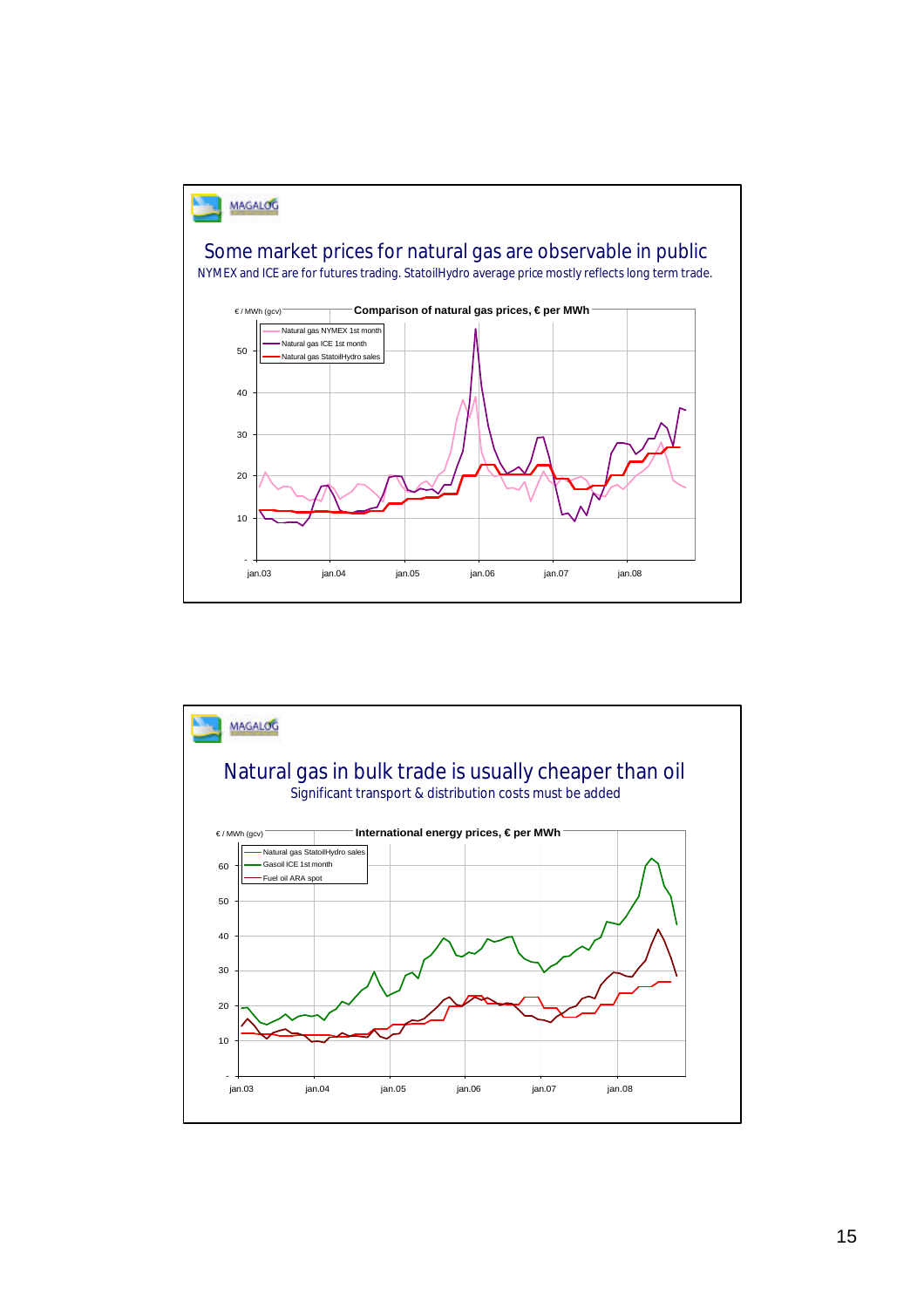

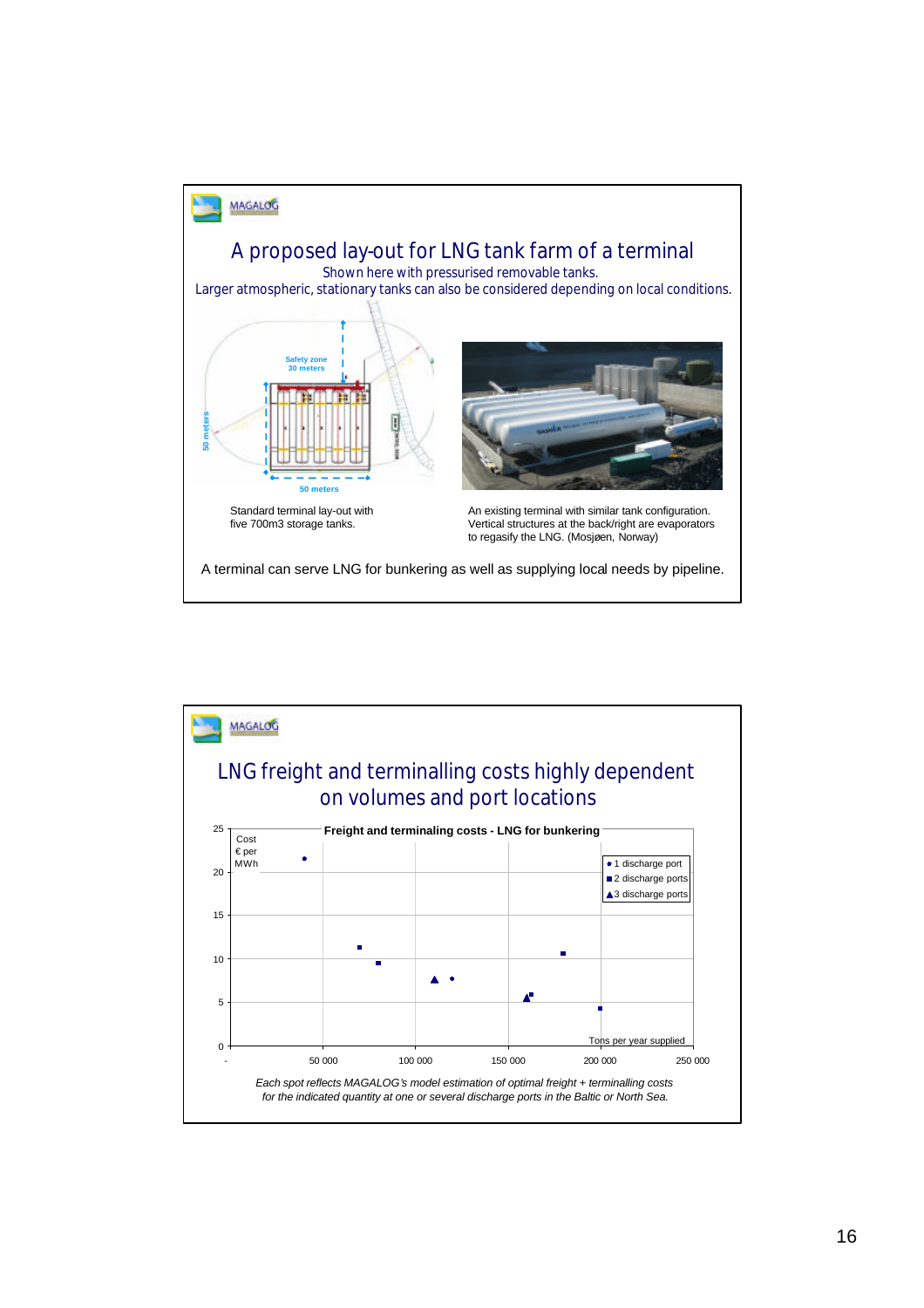

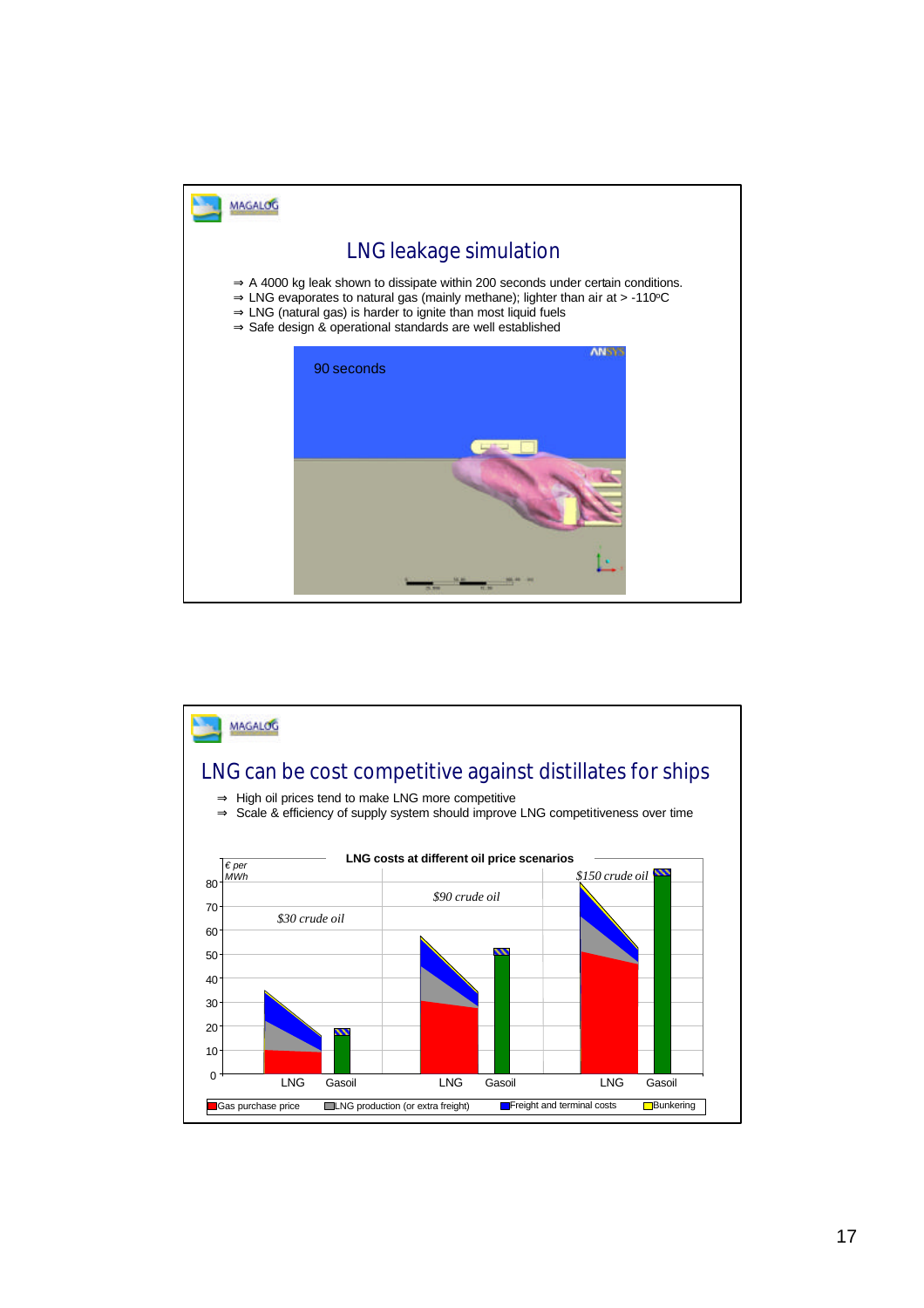

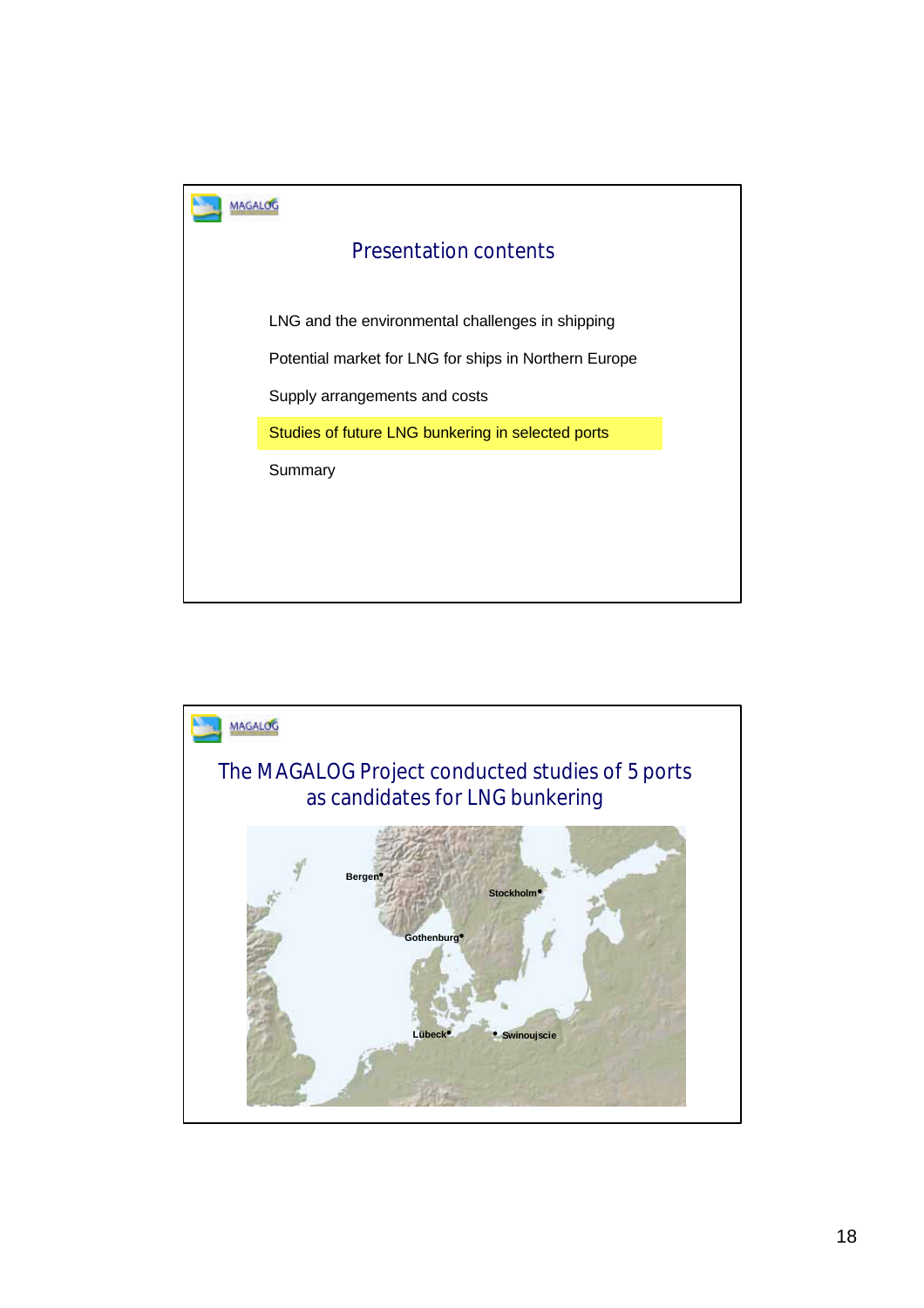

## Future LNG bunkering port: BERGEN (Norway)



LNG bunkering already established at perimeter locations of the port district (Ferries, offshore supply vessels).

Potential for RoRo bunkering of LNG

Bunkering planned at central port location

RoPax segment in decline.

Large cruise vessel destination causing air pollution (photo) *Photo: Bergen Tourist Board / Jan M. Lillebø*

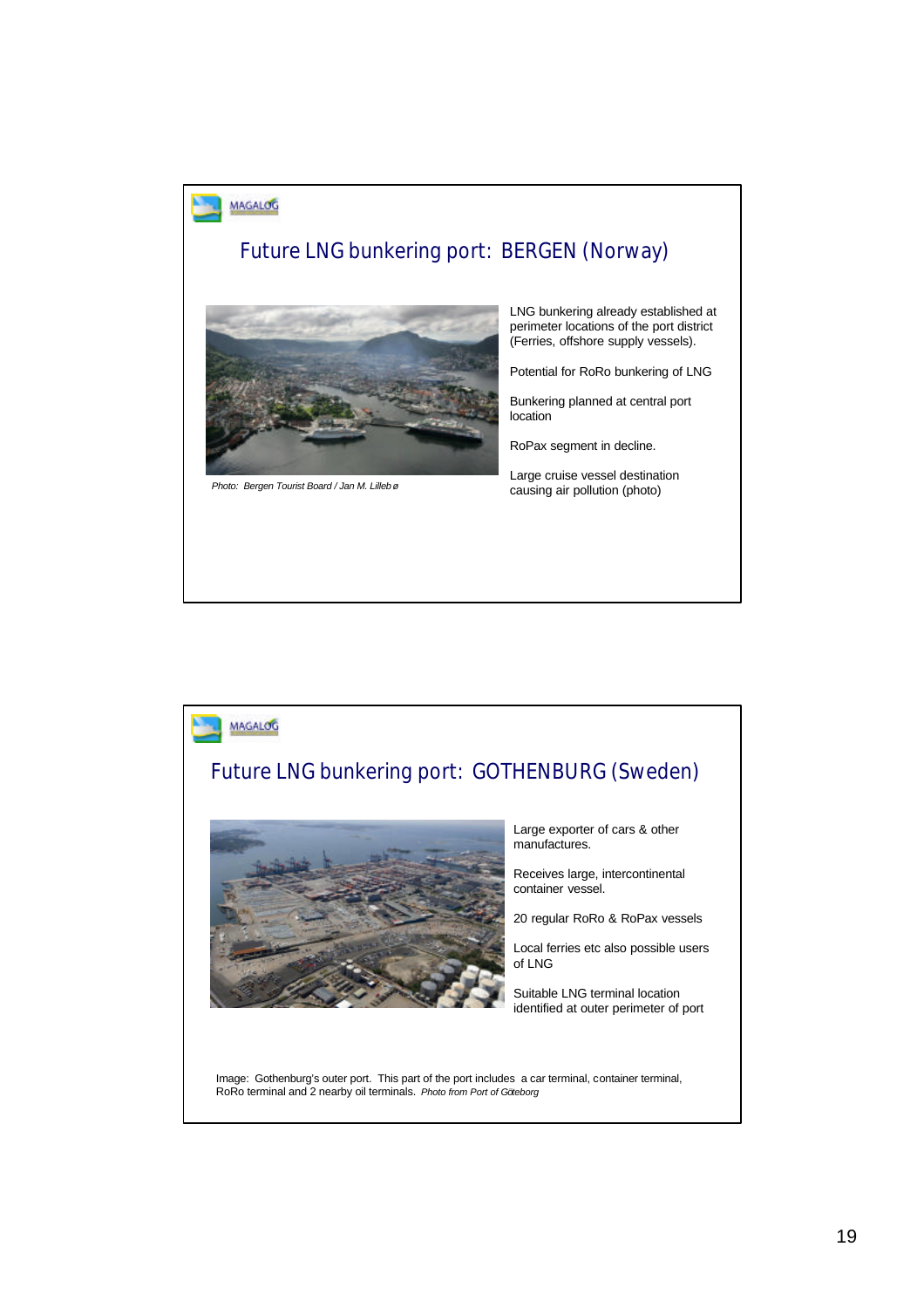

# Future LNG bunkering port: LÜBECK (Germany)



*Skandinavienkai at Travemünde, near the Trave river mouth. It is the busiest among several ports on the river between Travemünde and Lübeck (upstream).*

Port area covering Lübeck (20km upriver) to Travemünde (on coast).

Major German import/export harbour; paper from Scandinavia is a major commodity.

36 RoRo and RoPax ships identified to call regularly.

Increasing trends towards RoRo (trailer) traffic.

Alternative LNG terminal locations identified; evaluations continued by MAGALOG partners.

Back-up city gas supply is a potential added benefit of LNG



### Future LNG bunkering port: Swinoujscie (Poland)



RoPax and RoRo vessels at Swinoujscie ferry terminal, near the Swina river mouth. The port of Szczecin is located 60 km upriver.

*Photo: www.port.szczecin.pl*

Swinoujscie is located on the Baltic coast; joint port administration with Szczecin (upriver).

7 identified regular RoRo and RoPax vessels; increasing cargo trend. Also several scheduled container feeders.

Local ferries may be candidates for LNG use.

Large LNG import terminal planned at Swinoujscie, may facilitate logistics.

2 alternative locations for small bunkering terminal identified.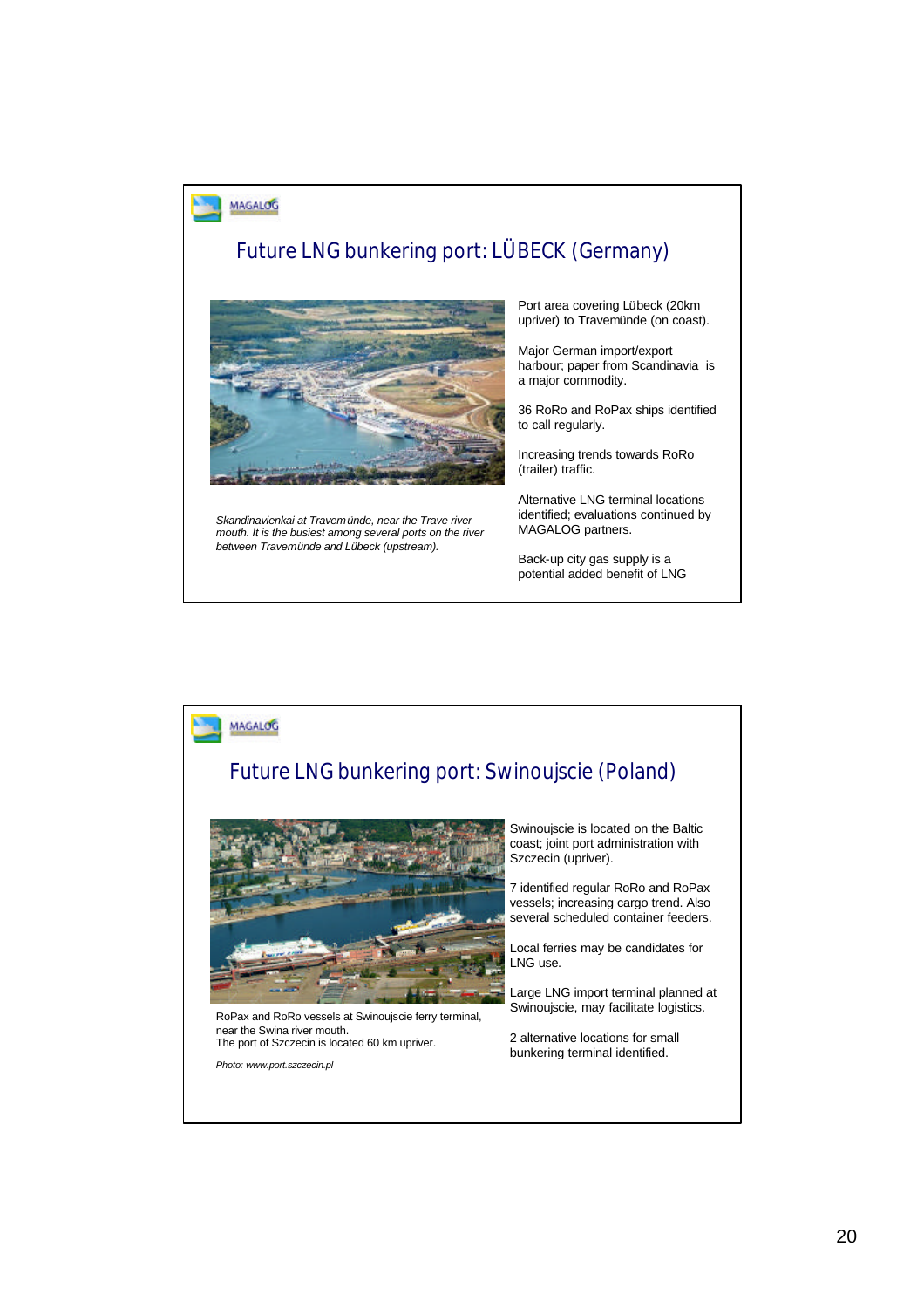

### Future LNG bunkering port: STOCKHOLM (Sweden)



Redevelopments are planned at the central Värtan port (above) and for new RoRo/container facilities at Nynäshamn (below)



Port administration covers central Stockholm, Nynäshamn (60km South) and Kappelskär (90km North)

29 regular RoRo and RoPax vessels (mainly RoPax across the Baltic)

Major expansion for RoRo and containers planned at Nynäshamn

LNG import terminal also planned at Nynäshamn

City interest in increasing biogas use as local transport fuel; may be supported by LNG availability